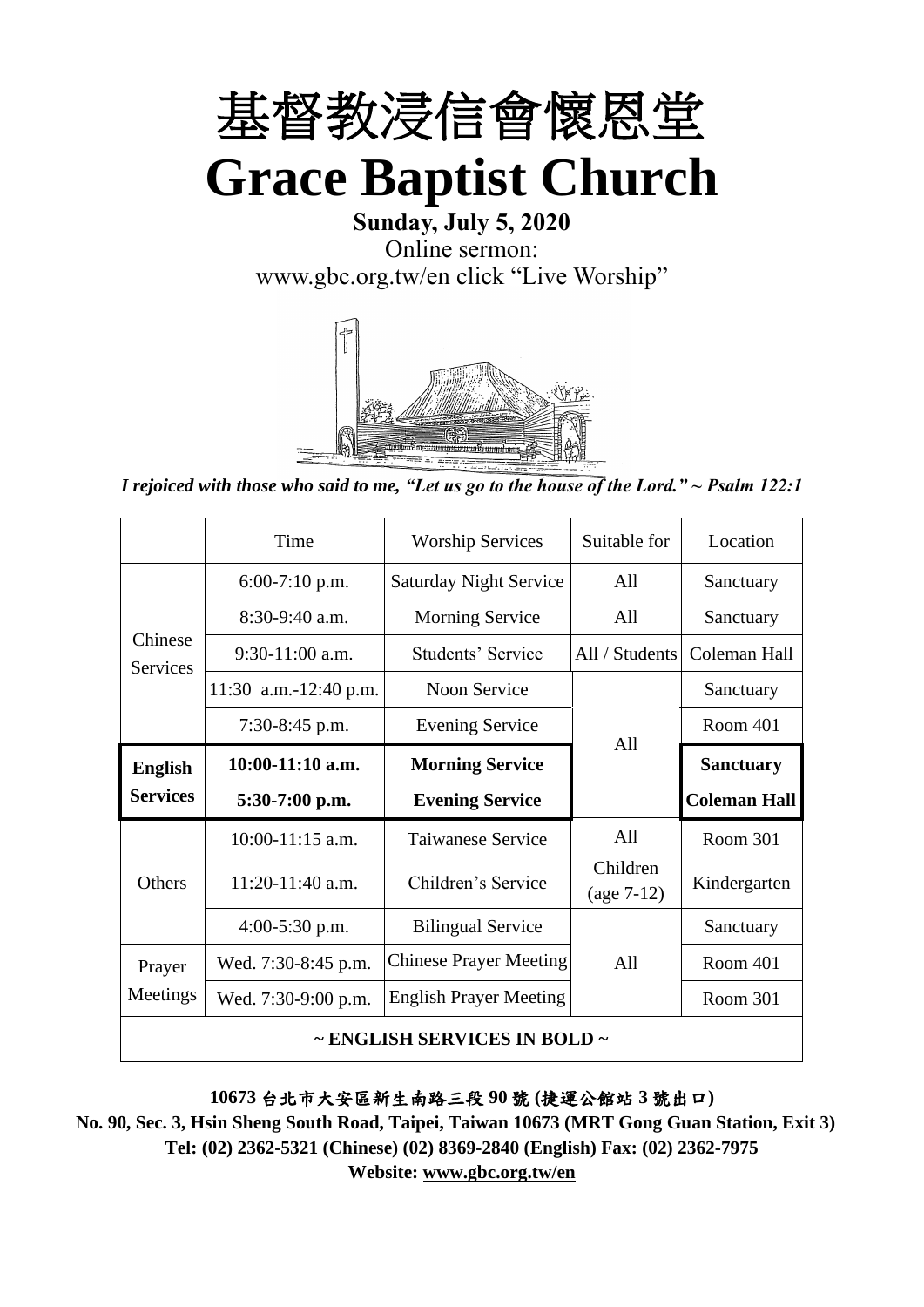|                                                                                                                                                                                                                                                                                                                                                                                                                                                                          | <b>Welcome to Grace Baptist Church English Congregation.</b><br>Thank you for choosing to worship with us and celebrate the glory of our Lord. |  |                                                                                                                              |                                                                                                                                    |  |  |  |
|--------------------------------------------------------------------------------------------------------------------------------------------------------------------------------------------------------------------------------------------------------------------------------------------------------------------------------------------------------------------------------------------------------------------------------------------------------------------------|------------------------------------------------------------------------------------------------------------------------------------------------|--|------------------------------------------------------------------------------------------------------------------------------|------------------------------------------------------------------------------------------------------------------------------------|--|--|--|
|                                                                                                                                                                                                                                                                                                                                                                                                                                                                          |                                                                                                                                                |  | Morning Worship Service - 10:00 a.m.<br>Sunday, July 5, 2020 (Sanctuary)                                                     |                                                                                                                                    |  |  |  |
| Prelude<br>Greeting/Prayer<br>Worship through Music                                                                                                                                                                                                                                                                                                                                                                                                                      |                                                                                                                                                |  | "It Is Well with My Soul"                                                                                                    | Linda Ku<br>Cherrie Lim                                                                                                            |  |  |  |
| <b>Pastoral Prayer</b><br>Worship through Music                                                                                                                                                                                                                                                                                                                                                                                                                          |                                                                                                                                                |  | "Be Strong in the Lord" - #476<br>"Abide with Me"                                                                            | <b>Pastor Nick Brideson</b><br>Cherrie Lim                                                                                         |  |  |  |
| <b>Offertory Prayer</b><br>Doxology                                                                                                                                                                                                                                                                                                                                                                                                                                      | Tithes and Offerings/Special Music                                                                                                             |  | "Vision"                                                                                                                     | Yuri Shih<br>Handbell Choir                                                                                                        |  |  |  |
| Lord's Supper<br><b>Missions Offering</b><br>Pray for Our Church<br><b>Scripture Reading</b><br>Message                                                                                                                                                                                                                                                                                                                                                                  |                                                                                                                                                |  | 1 Peter 4: 12-19<br>The Joy Arising from Our Hope                                                                            | Minister Priscilla Liao<br><b>Pastor Nick Brideson</b>                                                                             |  |  |  |
| <b>Response Song</b><br>Benediction<br>Welcome                                                                                                                                                                                                                                                                                                                                                                                                                           |                                                                                                                                                |  | "Be Still, My Soul"                                                                                                          |                                                                                                                                    |  |  |  |
| <b>Closing Song</b><br>Postlude                                                                                                                                                                                                                                                                                                                                                                                                                                          |                                                                                                                                                |  | "As the Lord Is with Us"                                                                                                     | Cherrie Lim<br>Linda Ku                                                                                                            |  |  |  |
| Wear a mask<br>before entering<br>the Cry Room.                                                                                                                                                                                                                                                                                                                                                                                                                          |                                                                                                                                                |  | Nursery care is available in the "Cry Room" at the back of the Sanctuary<br>during the Morning Worship Service.              |                                                                                                                                    |  |  |  |
|                                                                                                                                                                                                                                                                                                                                                                                                                                                                          |                                                                                                                                                |  | Evening Worship Service – 5:30 p.m.                                                                                          |                                                                                                                                    |  |  |  |
| Prelude<br>Prayer<br>Worship through Music<br>Greeting<br><b>Pastoral Prayer</b><br>Worship through Music                                                                                                                                                                                                                                                                                                                                                                |                                                                                                                                                |  | Sunday, July 5, 2020 (Coleman Hall)<br>"Nothing but the Blood"<br>"O Lord, My Rock and My Redeemer"<br>"Blessed Be the Name" | Praise Tan<br>Minister Kevin Wang, Leader<br>Minister Priscilla Liao<br><b>Pastor Nick Brideson</b><br>Minister Kevin Wang, Leader |  |  |  |
| <b>Offertory Prayer</b><br>Tithes and Offerings<br>Lord's Supper                                                                                                                                                                                                                                                                                                                                                                                                         |                                                                                                                                                |  | "In Christ Alone"                                                                                                            | <b>Grant Burgess</b>                                                                                                               |  |  |  |
| <b>Missions Offering</b><br>Pray for Our Church<br><b>Scripture Reading</b><br>Message                                                                                                                                                                                                                                                                                                                                                                                   |                                                                                                                                                |  | 1 Peter 4:12-19<br>The Joy Arising from Our Hope                                                                             | Minister Priscilla Liao<br><b>Pastor Nick Brideson</b>                                                                             |  |  |  |
| <b>Response Song</b><br><b>Closing Prayer</b><br>Welcome<br><b>Closing Song</b><br>Postlude                                                                                                                                                                                                                                                                                                                                                                              |                                                                                                                                                |  | "Knowing You"<br>"Blessed Be the Name"                                                                                       | Minister Kevin Wang, Leader<br>Praise Tan                                                                                          |  |  |  |
|                                                                                                                                                                                                                                                                                                                                                                                                                                                                          |                                                                                                                                                |  |                                                                                                                              |                                                                                                                                    |  |  |  |
| <b>Our Vision Is to Spread the Gospel</b><br>To achieve this, we aim:<br>To become a house of prayer<br>• Through prayer, to build the body of Christ<br>• From the body, to do the work of mission in Taipei, Taiwan, and neighboring countries<br>"but you will receive power when the Holy Spirit has come upon you;<br>and you shall be My witnesses both in Jerusalem, and in all Judea and Samaria, and even to the remotest part of the earth." - Acts 1:8 (NASB) |                                                                                                                                                |  |                                                                                                                              |                                                                                                                                    |  |  |  |

## *Samaria, and even to the remotest part of the earth."* - Acts 1:8 (NASB)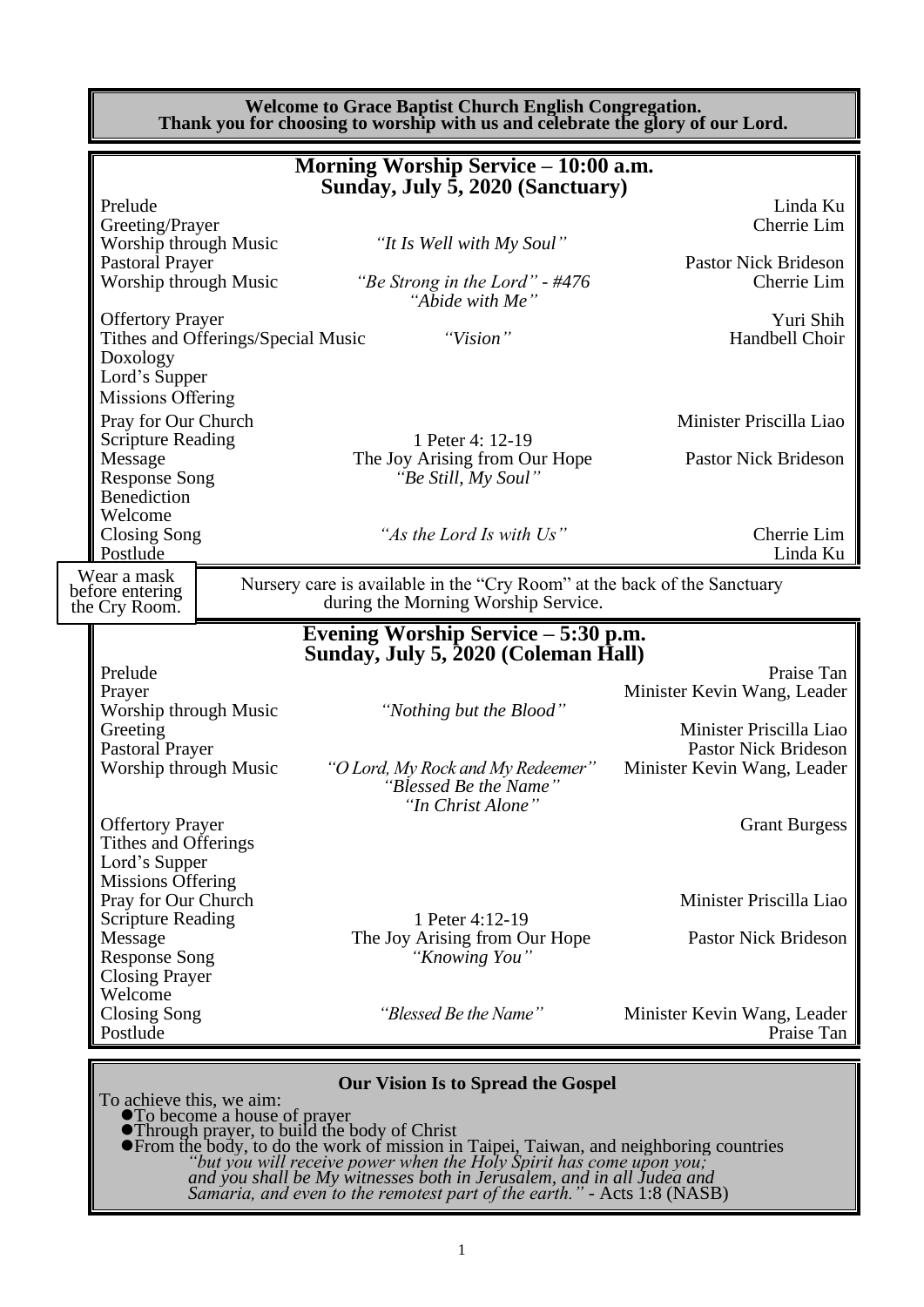# **Sermon Topic: The Joy Arising from Our Hope Scripture: 1 Peter 4: 12-19**

**Speaker: Pastor Nick Brideson July 5, 2020** 

### **Scripture: 1 Peter 4: 12-19 (NASB)**

 $12$  Beloved, do not be surprised at the fiery ordeal among you, which comes upon you for your testing, as though some strange thing were happening to you;  $13$  but to the degree that you share the sufferings of Christ, keep on rejoicing, so that also at the revelation of His glory you may rejoice with exultation.  $^{14}$  If you are reviled for the name of Christ, you are blessed, because the Spirit of glory and of God rests on you.<sup>15</sup> Make sure that none of you suffers as a murderer, or thief, or evildoer, or a troublesome meddler;  $16$  but if anyone suffers as a Christian, he is not to be ashamed, but is to glorify God in this name. <sup>17</sup> For it is time for judgment to begin with the household of God; and if it begins with us first, what will be the outcome for those who do not obey the gospel of  $God$ ?  $^{18}$  AND IF IT IS WITH DIFFICULTY THAT THE RIGHTEOUS IS SAVED, WHAT WILL BECOME OF THE GODLESS MAN AND THE SINNER? <sup>19</sup> Therefore, those also who suffer according to the will of God shall entrust their souls to a faithful Creator in doing what is right.

**Notes:**



 $\overline{\phantom{a}}$ 

## **Sermon Next Sunday,** *July 19***:**

| <b>Speaker</b>      | <b>Topic</b>                                                                                                                             | <b>Bible Text</b> |  |
|---------------------|------------------------------------------------------------------------------------------------------------------------------------------|-------------------|--|
| Minister Kevin Wang | The Culmination of Our Hope                                                                                                              | 1 Peter 5         |  |
|                     | Study the Bible text ahead and you will get more from the sermon.<br>You are welcome to join one of the Sunday classes listed on page 6. |                   |  |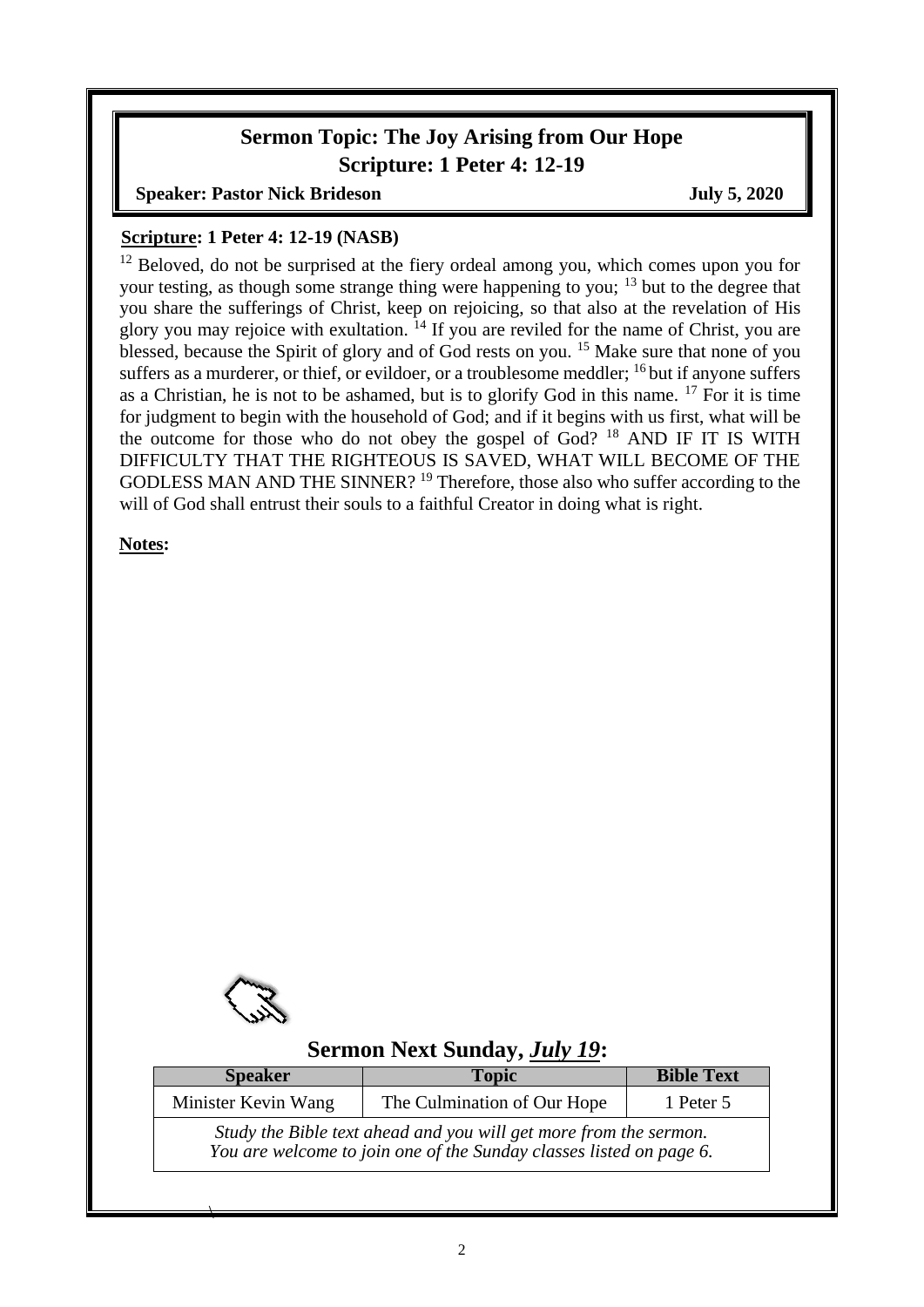## **Wednesday Night Prayer Meeting**

*"My house shall be called a house of prayer" (Matthew 21:13)*

Let us be a church of prayer. Come and pray with brothers and sisters in Christ 7:30 - 9:00 p.m. every Wednesday in Room 301. Go directly to the *physical Prayer Meeting* or email Minister Priscilla (priscilla@gbc.org.tw) for how to join the *Zoom Prayer Meeting*. Email prayer requests to Minister Priscilla.

Prayer Focus for this coming Wednesday: *Church Ministry*

# **Location Change for Evening Service & Baptism Service July 26**

The English Evening Service will be holding our next baptism service *in the Sanctuary* starting at the usual time, 5:30 p.m., on *July 26*. The regular Evening Service will be combined with this quarterly Baptism Service.

There will be a gospel message during the service so please invite your loved ones to attend and pray for their openness to the message. There is an

Family members can sit together and fill out one form with one seat

invitation card inserted to your bulletin. Please fill it in, tear it, and give the GBC copy to our staff/ushers/front desk so our prayer team can pray for the salvation of your love ones.

## **Marriage-Related Services**

GBC provides marriage-related services for registered members:

If you are planning to get married, GBC can provide a minister/pastor to do premarital counseling (6 months ahead of the wedding), and the pastor to conduct the wedding. Please contact SueJenny (2362-5321, #136) to plan the counseling meetings and reserve rooms.

If you have problems/questions in your marriage, the pastor and ministers are available for counseling. You can contact SueJenny (contact information above) to schedule a meeting.

### **Precautions inside GBC:**

### **COVID-19 Precautions**

- Temperatures will be taken when you enter GBC. (Please enter through GBC front door. Back door is for exit only.)
- All people must wear masks and sanitize hands
- No buffet-style food in groups/meetings inside GBC(Only lunch boxes or food in sealed packages; Drinks must be in individual containers.)

- Fill out the seating form when joining a worship service

number to include all members. - Take your bulletin home or put it in boxes marked "Bulletin RECYLE".

- No one should attend GBC who has been out of Taiwan in the last 2 weeks.

- See a doctor if you have a fever and cough.

### **General Precautions :**

The government asks ALL people to NOT travel overseas. ALL people who arrive in Taiwan from overseas MUST self-quarantine for 14 days. During your quarantine, GBC welcomes you to join our worship via the Internet.

All meetings should keep an attendance record. The leader should keep the record for at least one month in case it is needed.

Please enter GBC through the frond door. GBC back door is for *exit* only. The gate from the coffee deck (next to the sushi restaurant) will be open for people leaving GBC immediately after the morning service.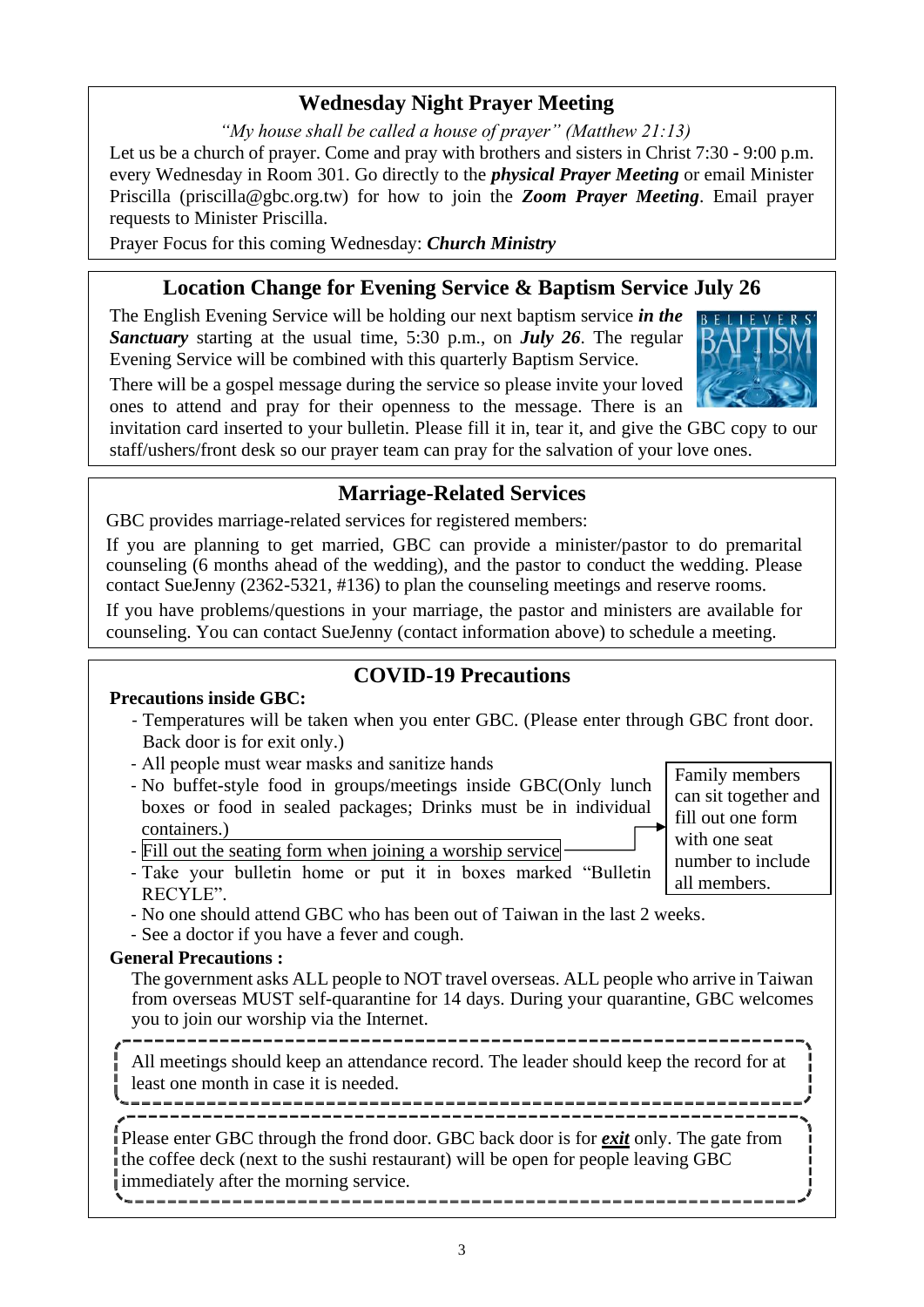

**NEW** 

# **Young Adults Fellowship**

Young adults from the age of 20-35 are invited to join our time of fellowship together. We will be growing together as we study God's Word. Our first meeting will be this coming Saturday, July 11. We will be going through a series on Samson and the book of Judges. Please join the Fellowship directly.

### **Where:** WanFu 22

**When:** 2nd and 4th Saturdays

**Time:** 10:30 a.m. to 12:00 p.m.

Please contact Minister Kevin Wang at [kevin@gbc.org.tw](mailto:kevin@gbc.org.tw) if you need more information.

# **New Bible Studies for Life Class (online: using Zoom)**

GBC English Congregation will start an online Bible Studies for Life (BSfL) class using Zoom. Although every one is welcome, this class is especially suited for those who join the Morning English Service online and would also like to join a BSfL class.

The class is from 11:30 a.m. to 12:30 p.m. on Sundays starting TODAY, July 5.

For those who are available to join TODAY's online class (July 5 at 11:30 a.m.), the Zoom invitation information is:

**Meeting ID:** 865 3442 8599 ; **Password:** 809717

Please contact the leader, Amy Wang (email[: awang@kbfaith.com\)](mailto:awang@kbfaith.com), to join the class in the future. Scan the QR code for information online.

# **Evening Ushers Needed**

The Usher Team greets people, helps them to find seats, collects the offering, and helps facilitate the Lord's Supper. If you are interested in serving the Lord with the Evening Usher Team, please contact the leader, Vicky Kuo, for more information at [asiaglobe999@gmail.com.](mailto:asiaglobe999@gmail.com)

## **Preschool Class Teachers Needed**

English Preschool Class is looking for teachers and assistants who can sing songs and tell Bible stories to children age



2-5. English Preschool class meets every Sunday from 11:40 a.m. to 12:40 p.m. in Room 403. Training will be provided. If you are a baptized Christian and a registered GBC member who has a heart for children's ministry, please contact Joanna Peng at Joanna1285@hotmail.com.

## **Do You Love Children?**

AWANA is our Children's Sunday School Ministry for children from Kindergarten, age 5



(大班), to Grade 6. If you are a baptized Christian with a heart to serve children, you can volunteer to serve as a game master, handbook-time helper (sitting with children and listening while they memorize Bible verses) or, if qualified, Bible story teacher. Training will be provided. Classes meet every Sunday from 11:30 a.m. to 12:50 p.m. in Room 401 & 404. If interested, please contact Ming at [minglai88@gmail.com.](mailto:minglai88@gmail.com)









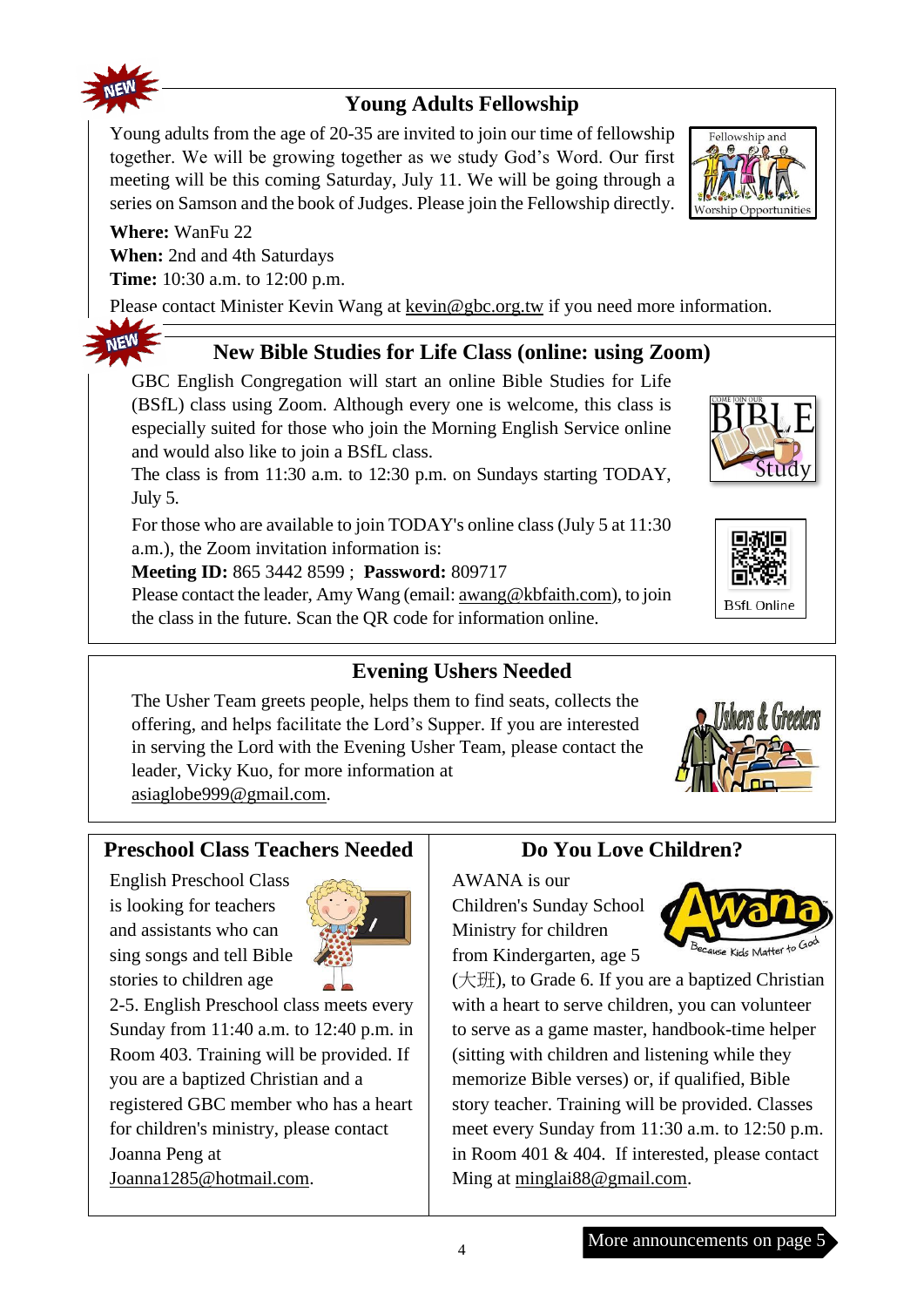### **"Know You; Know Me" – The Singles Workshops (In Chinese)**

### **Purpose:**

For singles or people in dating relationships to know the concepts about love and themselves. The series will improve self-awareness of emotional values and stability of emotional life, and educate people on how to know each other or meet others. The speakers are consulting psychologists.

### **Time and Locations:**

2:00 to 4:00 p.m. on 7/25, 8/1, 8/8, and 8/22 (Saturdays) in Room 401

#### **Registration Is Required:**

Please find the Chinese bulletin at the front desk, fill out the form printed in it, and give it to the front desk. (Scan the QR code for details)



## **Mabuhay Fellowship**

Today, July 5, the Mabuhay Fellowship will have a prayer meeting at 2 p.m. in Basement Room B05. All are welcome!

The Mabuhay Fellowship comprises Filipinos



light through worship, prayer, Bible study, fellowship, gospel sharing, ministry, and more. Please join us for a joyful experience.

aiming to share God's love and

## **Evergreen Bilingual Fellowship**

Evergreen is an international bilingual Christian fellowship of Grace Baptist Church that normally meets every Saturday night, from 6:00 to 8:00 p.m. in GBC.

We hope you'll invite your non-believing friends, get involved in deep relationships, and join Evergreen Fellowship. Email the leader to join: [wistlesliang@hotmail.com.](mailto:wistlesliang@hotmail.com)



| <b>English Congregation Leaders</b>                                                                                                                                                                                                                                                                                                                                                     |                                                                                                                                                                                                                                                                                                                                                                                                                              |                                                                                                                                                                                                                                                                                                                                                                                                                                                                                                                  |                                                                                                                                                                                                                                                                                                                                                                                                  |                                                                                                                                                                                                                                                                                                              |  |
|-----------------------------------------------------------------------------------------------------------------------------------------------------------------------------------------------------------------------------------------------------------------------------------------------------------------------------------------------------------------------------------------|------------------------------------------------------------------------------------------------------------------------------------------------------------------------------------------------------------------------------------------------------------------------------------------------------------------------------------------------------------------------------------------------------------------------------|------------------------------------------------------------------------------------------------------------------------------------------------------------------------------------------------------------------------------------------------------------------------------------------------------------------------------------------------------------------------------------------------------------------------------------------------------------------------------------------------------------------|--------------------------------------------------------------------------------------------------------------------------------------------------------------------------------------------------------------------------------------------------------------------------------------------------------------------------------------------------------------------------------------------------|--------------------------------------------------------------------------------------------------------------------------------------------------------------------------------------------------------------------------------------------------------------------------------------------------------------|--|
|                                                                                                                                                                                                                                                                                                                                                                                         |                                                                                                                                                                                                                                                                                                                                                                                                                              | <b>English Pastor: Nick Brideson</b>                                                                                                                                                                                                                                                                                                                                                                                                                                                                             |                                                                                                                                                                                                                                                                                                                                                                                                  |                                                                                                                                                                                                                                                                                                              |  |
| <b>Pastor Nick Brideson</b>                                                                                                                                                                                                                                                                                                                                                             | Minister Priscilla Liao                                                                                                                                                                                                                                                                                                                                                                                                      |                                                                                                                                                                                                                                                                                                                                                                                                                                                                                                                  | Minister Kevin Wang                                                                                                                                                                                                                                                                                                                                                                              |                                                                                                                                                                                                                                                                                                              |  |
| <b>Adult Education</b><br>/Mission                                                                                                                                                                                                                                                                                                                                                      | AM Worship                                                                                                                                                                                                                                                                                                                                                                                                                   | Children's<br>Education/Caring                                                                                                                                                                                                                                                                                                                                                                                                                                                                                   | PM Worship                                                                                                                                                                                                                                                                                                                                                                                       | Youth/Fellowship                                                                                                                                                                                                                                                                                             |  |
| <b>Adult Education</b><br><b>Nick Brideson</b><br>nick@gbc.org.tw<br><b>Foreign Mission:</b><br><b>Medical/Dental Team</b><br>Armand Lim<br>$r$ manlim@yahoo.com<br><b>VBS</b> Team<br>Priscilla Liao<br>priscilla@gbc.org.tw<br><b>Taiwan Mission:</b><br><b>TaiTung Team</b><br>Cherrie Gow Lim<br>cvgow@yahoo.com<br><b>Orphanage Ministry</b><br>Julie Chen<br>yuling0914@gmail.com | <b>Morning Music</b><br>Cherrie Gow Lim<br>cvgow@yahoo.com<br><b>Morning Greeters</b><br>Chien Ferng<br>cferng@gmail.com<br><b>Adult Choir</b><br><b>Hand Bell Choir</b><br>Juliet Jao<br>lenyinjao@gmail.com<br><b>Hallel Singers</b><br>Cherrie Gow Lim<br>cvgow@yahoo.com<br><b>Morning Fellowship Tea</b><br>Yuri Shih<br>yuchen phone@hotmail.com<br><b>Morning Multimedia</b><br>Vicky Lin<br>gbcmomingmedia@gmail.com | <b>Cryroom Children's</b><br><b>Care Ministry</b><br>Abby Tu<br>abbbytu@gmail.com<br><b>Preschool</b><br>Joanna Peng<br>Joanna1285@hotmail.com<br><b>AWANA Spark Group</b><br><b>Crystal Turner</b><br>elisayeh@yahoo.com<br><b>AWANA T&amp;T Group</b><br>Ming Lai<br>minglai88@gmail.com<br><b>Praver Ministry</b><br>Priscilla Liao<br>priscilla@gbc.org.tw<br><b>Hospital Visitation</b><br>Amanda Lou<br>lou.amanda@gmail.com<br><b>Small Groups</b><br>- Women<br>- General<br>- Ministry<br>- Nationality | <b>Evening Music Team</b><br>Alex Chen<br>gbceworshipteam@gmail.com Grant & Kirsten<br><b>Evening Greeters</b><br>Vicky Kuo<br>asiaglobe999@gmail.com<br><b>Evening Multimedia</b><br>Jusak Tandean<br>jtandean@yahoo.com<br><b>Evening Tea / Baptism</b><br><b>Celebration Fellowship</b><br>Michelle Cheng<br>yealincheng@yahoo.com<br><b>Baptism Support</b><br>Aline Kao<br>aline@gbc.org.tw | <b>Trinity Youth</b><br>(Grade 7 and above)<br><b>Burgess</b><br>grantburgess@live.co.za<br><b>Mabuhay</b><br>Fellowship<br>Ava Zamora<br>avazam@yahoo.com<br><b>Young Adults</b><br>Fellowship<br>Kevin Wang<br>kavin@gbc.org.tw<br><b>Small Groups</b><br>- Youth<br>- Students<br>- Parenting<br>- Family |  |
| <b>Secretarial staff</b><br>SuaJanny Heu                                                                                                                                                                                                                                                                                                                                                | Stalla Chan (part time)                                                                                                                                                                                                                                                                                                                                                                                                      | Deacon<br>Michael Huang                                                                                                                                                                                                                                                                                                                                                                                                                                                                                          |                                                                                                                                                                                                                                                                                                                                                                                                  | <b>Alternate Deacon</b><br>Armand Lim                                                                                                                                                                                                                                                                        |  |

SueJenny Hsu Stella Chen (part-time) Michael Huang Menter Rimand Lim<br>enny @gbc.org.tw stella@gbc.org.tw mhuang500@yahoo.com manlim@yahoo.com Sue Jenny Hsu<br>suejenny@gbc.org.tw Stella Chen (part-time) stella@gbc.org.tw

**Alternate Deacon** Armand Lim<br>manlim@yahoo.com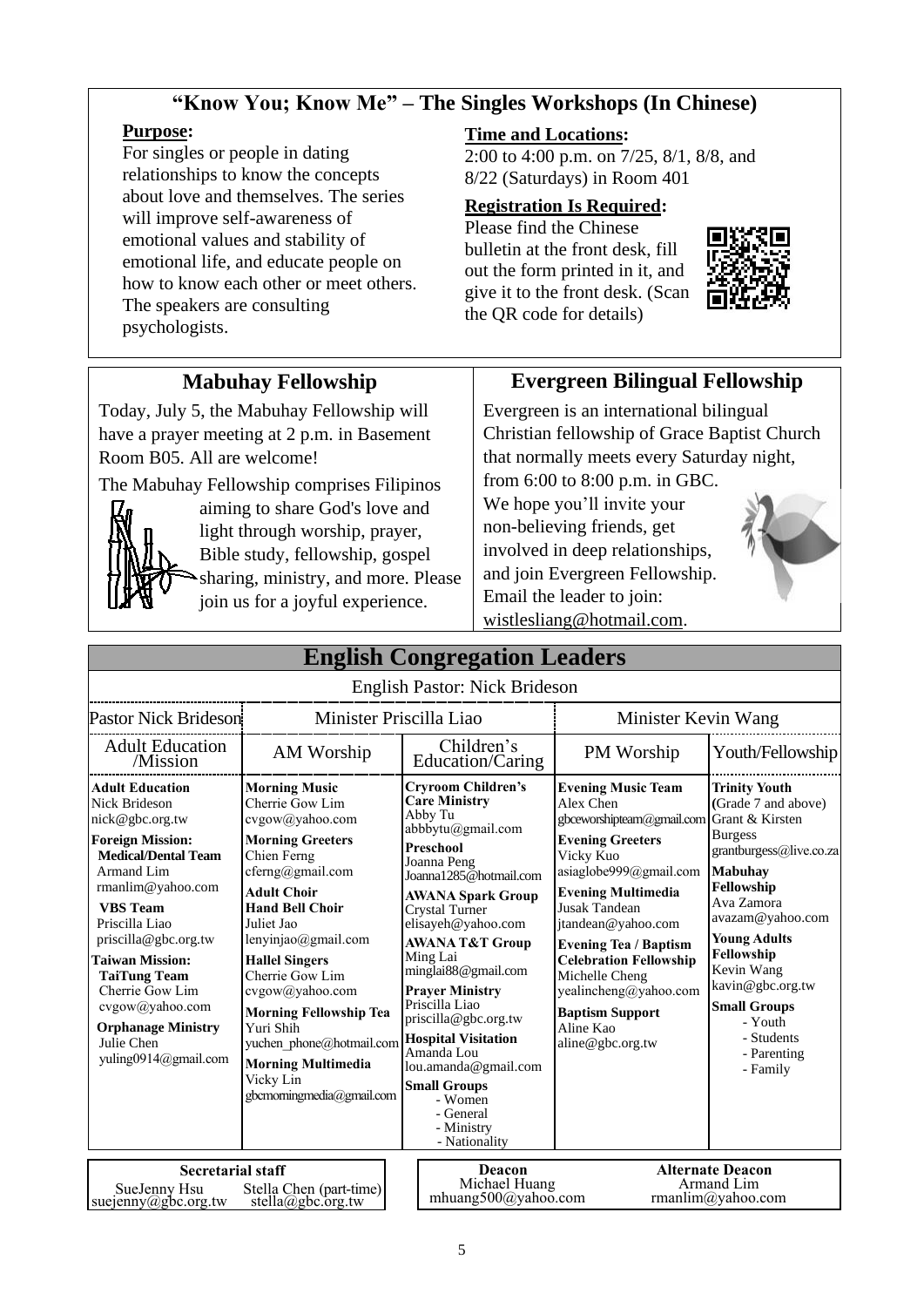| Sunday School Information – Join a class directly $\star\star$ |                            |                                                                                                                   |                      |  |  |  |  |
|----------------------------------------------------------------|----------------------------|-------------------------------------------------------------------------------------------------------------------|----------------------|--|--|--|--|
| <b>Class</b>                                                   | <b>Time</b>                |                                                                                                                   | <b>Room</b>          |  |  |  |  |
| <b>Beginning Christian Life</b>                                |                            |                                                                                                                   |                      |  |  |  |  |
| Christianity 101 - required for baptism                        | $11:30$ a.m.               |                                                                                                                   | Mount of Olives Room |  |  |  |  |
| <b>Maturing Christians</b>                                     |                            |                                                                                                                   |                      |  |  |  |  |
|                                                                | $9:00$ a.m.                | Mount of Olives Room                                                                                              |                      |  |  |  |  |
| <b>Bible Studies for Life</b>                                  | $11:30$ a.m.               | 5 classes:<br>Room B04<br>Room B05<br>WanFu 20 Room A<br>WanFu 20 Room C<br>Zoom Class (email: awang@kbfaith.com) |                      |  |  |  |  |
|                                                                | $3:00$ p.m.                | Room 306                                                                                                          |                      |  |  |  |  |
|                                                                | $4:00$ p.m.                | Room 305                                                                                                          |                      |  |  |  |  |
| <b>Youth: Grade 7 and above</b>                                |                            |                                                                                                                   |                      |  |  |  |  |
| <b>Bible Studies for Life</b>                                  | $11:30$ a.m.               |                                                                                                                   | Room 405             |  |  |  |  |
| <b>Children</b>                                                |                            |                                                                                                                   |                      |  |  |  |  |
| Nursery - Age 3 and under                                      | $11:20$ a.m. $-12:50$ p.m. |                                                                                                                   | Kindergarten         |  |  |  |  |
| Preschool - Age 3 to 5                                         | 11:40 a.m. $- 12:40$ p.m.  |                                                                                                                   | Room 403             |  |  |  |  |
| AWANA - Kindergarten (大班) to Grade 6                           | 11:30 a.m. $-1:00$ p.m.    |                                                                                                                   | Rooms 401 / 404      |  |  |  |  |

| $\star \star$ Fellowships - Join a fellowship directly $\star \star$ |                                                   |          |               |  |
|----------------------------------------------------------------------|---------------------------------------------------|----------|---------------|--|
| <b>Fellowship</b>                                                    | <b>Time</b>                                       | Location |               |  |
| Mabuhay                                                              | Sundays; $2:00 - 4:00$ p.m.                       | B05      |               |  |
| Young Adults $(20 - 35 \text{ y.o.})$                                | $2nd \& 4th Saturdays$ ; 10:30 a.m. to 12:00 p.m. | WanFu 22 | <b>Starts</b> |  |

|  | $\sqrt{S}$ Small Groups – Contact the leader to join |  |  |  |  |
|--|------------------------------------------------------|--|--|--|--|
|  |                                                      |  |  |  |  |

|                                                                                                                   | Д Д<br>$D$ <i>nan <math>D</math>r</i> $D$ | $\sim$ $\sim$ $\sim$ $\sim$ $\sim$ $\sim$ $\sim$ $\sim$  |                                                           |  |  |  |
|-------------------------------------------------------------------------------------------------------------------|-------------------------------------------|----------------------------------------------------------|-----------------------------------------------------------|--|--|--|
| <b>Type</b>                                                                                                       | <b>Name</b>                               | Day/Time                                                 | <b>Contact Emails</b>                                     |  |  |  |
| <b>Students</b>                                                                                                   | <b>International Students Group</b>       | Friday<br>$7:30 - 9:00 \text{ pm}$                       | WanFu 22A<br>cesaledro57@gmail.com                        |  |  |  |
| <b>Parenting</b><br><b>Parenting Group</b>                                                                        |                                           | $2nd$ & 4 <sup>th</sup> Sunday<br>$11:30$ am $-12:30$ pm | GBC Room 402<br>rod_syverson@hotmail.com                  |  |  |  |
| Women                                                                                                             | Women's Group                             | $2nd$ & 4 <sup>th</sup> Saturday<br>$8:30 - 10:30$ am    | <b>Near GBC</b><br>joeym.vanderwerf@gmail.com             |  |  |  |
| Language/<br>Nationality                                                                                          | <b>Indonesian Community Group</b>         | Sunday<br>11:30 am $-$ 1 2:45 pm                         | Near GBC<br>sagitamaria@gmail.com                         |  |  |  |
|                                                                                                                   | Salt & Light                              | Sunday<br>$1:30 - 3:00$ pm                               | <b>GBC Mount of Olives Room</b><br>paulhan2908@gmail.com  |  |  |  |
|                                                                                                                   | <b>Bilingual Interpretation Group</b>     | Sunday<br>$2:00 - 4:00$ pm                               | GBC Room 303<br>cfindler@yahoo.com                        |  |  |  |
|                                                                                                                   | Crown of Beauty                           | Saturday<br>$2:00 - 4:00$ pm                             | <b>GBC Mount of Olives Room</b><br>clemence4261@gmail.com |  |  |  |
| <b>General</b>                                                                                                    | Thursday Night Bible<br>Study Group       | Thursday<br>$7:30 - 9:00$ pm                             | GBC Room 301<br>rod_syverson@hotmail.com                  |  |  |  |
|                                                                                                                   | NanGang Bible<br><b>Study Group</b>       | Friday<br>$7:00 - 9:30$ pm                               | NanGang<br>sagitamaria@gmail.com                          |  |  |  |
|                                                                                                                   | YungHe Bible Study Group                  | Friday<br>$7:00-8:30$ pm                                 | YungHe<br>yedukondaluster@gmail.com                       |  |  |  |
|                                                                                                                   | HsinChu Bible Study Group                 | Friday<br>$7:30 - 8:45$ pm                               | HsinChu<br>rmanlim@yahoo.com                              |  |  |  |
| <b>Ministry</b>                                                                                                   | <b>Hospital Visitation Group</b>          | Thursday<br>$1:30 - 2:30$ pm                             | Near GBC<br>lou.amanda@gmail.com                          |  |  |  |
| If you are interested in starting a new group,<br>please contact Minister Priscilla Liao at priscilla@gbc.org.tw. |                                           |                                                          |                                                           |  |  |  |